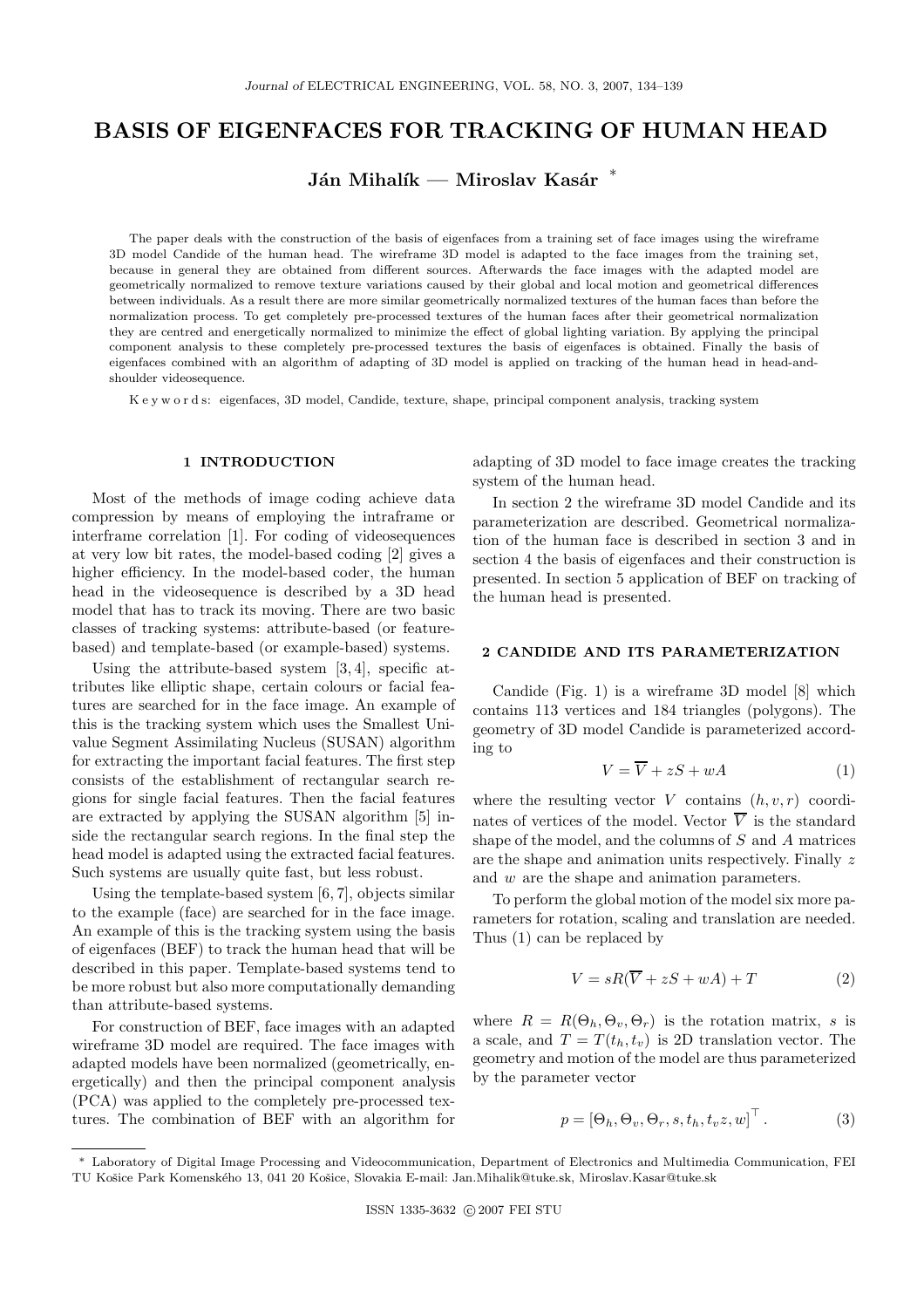

Fig. 1. 3D model Candide a) front view, b) profile.



Fig. 2. (from left) Adapted model, standard shape.



Fig. 3. (from left) Adapted model, standard shape with texture, geometrically normalized texture.



Fig. 4. (top) Original images of human faces, (middle) geometrically normalized textures, (bottom) relevant parts of normalized textures.

The texture  $x$  mapped on the surface of the wireframe 3D model [9] is a standard-shaped image, being a linear combination of the basis of eigenfaces. This is formulated as

$$
x = \overline{x} + U_x b_x \tag{4}
$$

where  $\bar{x}$  is the mean texture, the columns of matrix  $U_x$ are the eigenfaces and  $b_x$  is the vector of texture coefficients.

# 3 GEOMETRICAL NORMALIZATION OF HUMAN FACE

Geometrical normalization of the human face used to obtain its normalized texture removes texture variations caused by its global and local motion and geometrical differences between individuals. Geometrical normalization is a non-linear transformation [10] which warps the source image of the human face with the adapted model Candide to the standard shape of the model Candide with a given scale (Fig. 2).

Texture mapping on the standard shape is performed by the following algorithm. First, some terms are defined:

• Polygonal mesh  $(M)$  of the standard shape (destination mesh) contains triangles  $M_0 \dots M_N$ . Each triangle is a triplet of 2D vertex coordinates

$$
M = \begin{bmatrix} h_1 & v_1 \\ h_2 & v_2 \\ h_3 & v_3 \end{bmatrix} . \tag{5}
$$

- $\bullet\,$  Polygonal mesh  $(M')$  of the adapted model (source mesh).
- Destination textures  $f(h, v)$  corresponding to the standard shape.
- Source textures  $f'(h', v')$  corresponding to the adapted model.

Then the algorithm of texture mapping is:

1. In triangle M, all points are stepped using the scan-line algorithm [11]. Barycentric coordinates [12] are calculated for each point coordinates  $(h, v)$  of the triangle from the destination mesh of the standard shape. That means,  $a, b, c$  need to be found

$$
(h, v) = (a, b, c)M.
$$
 (6)

They are valid if (and only if)

$$
0 \le a \le 1,
$$
  
\n
$$
0 \le b \le 1,
$$
  
\n
$$
0 \le c \le 1.
$$
\n(7)

2. Using barycentric coordinates the source coordinates  $(h', v')$  are computed for the corresponding triangle in the source mesh

$$
(h', v') = (a, b, c)M'.
$$
 (8)

3. Interpolation of the destination texture  $f(h, v)$  according to the relations (6) and (8) is calculated

$$
f(h, v) = f'(h', v').
$$
 (9)

This approach is repeated for all triangles of the standard shape. Results of texture mapping are illustrated in Fig. 3.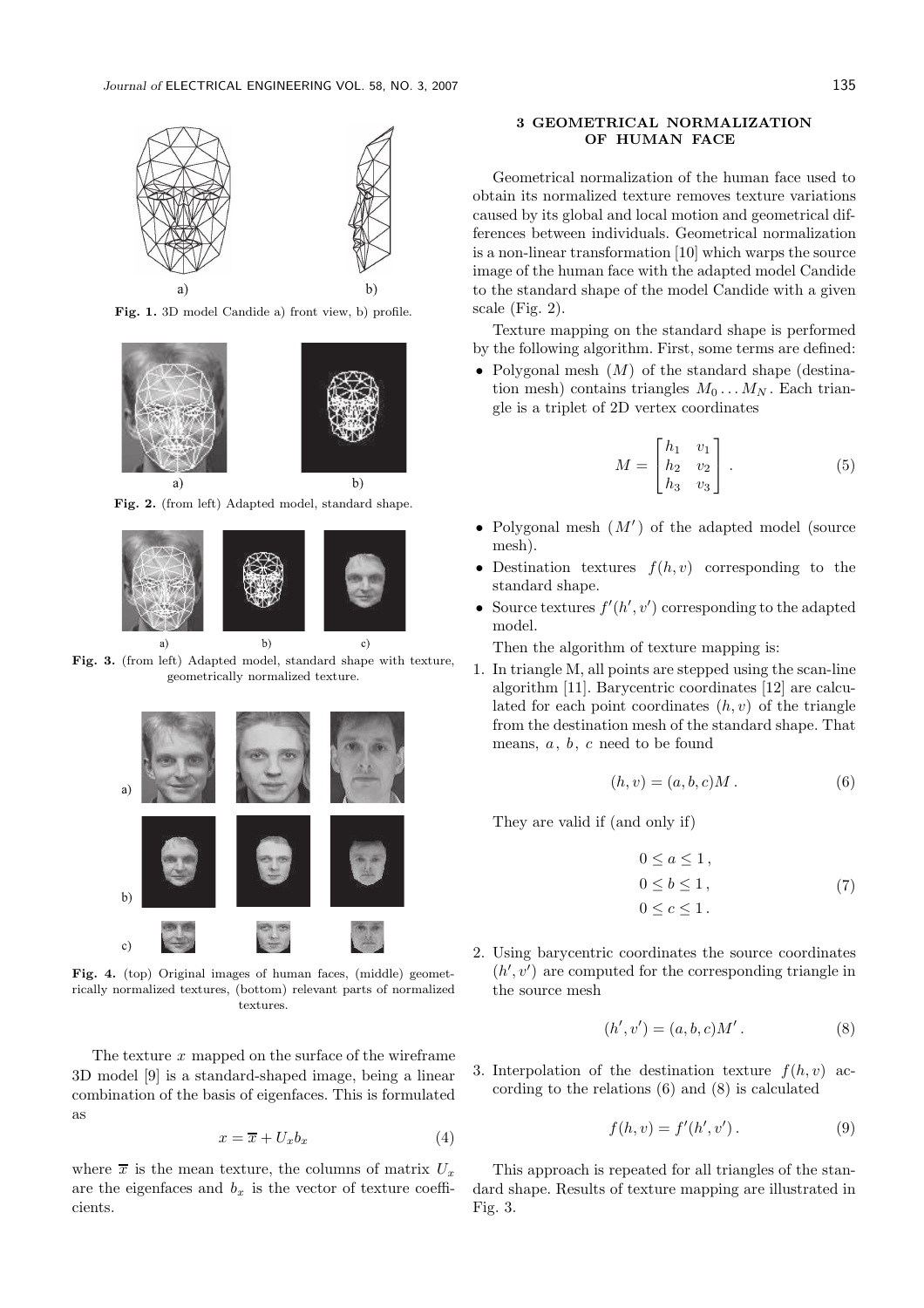### 136 100 J. Mihalík — M. Kasár: BASIS OF EIGENFACES FOR TRACKING OF HUMAN HEAD



Fig. 5. (from left) Input images with adapted model, geometrically normalized textures,and geometrically normalized textures using texture symmetry.

Figure 4 displays 3 different original images of human faces (top) and 3 geometrically normalized textures appertaining to them (middle). Note that the faces are more similar to each other after the normalization process than before.

After obtaining the normalized texture it is important to select its relevant part which contains the most important features of the human face (eyes, lip, nose . . . ). Figure 4 displays in the bottom the relevant parts of normalized textures of the human faces.

One reason of obtaining an error normalized texture using geometrical normalization of the human face is its big turn in the source image. In order to eliminate this error, texture symmetry is exploited. This is applied to the normalized textures in which the turn is bigger than a given angle. Accurately adapted one half of the normalized texture is then expanded to the other half specularly. After this expansion the acquired geometrical normalized texture is more accurate because the error caused by the big turn of the human face is removed.

Figure 5 displays two geometrically normalized textures (relevant parts). The first texture is obtained from the frontal view (top), the second texture is obtained from the non-frontal view (bottom) of the human face.

From Fig. 5 it is possible to see that using the texture symmetry for the frontal view is not visible, therefore it is not exploited in this case. The texture symmetry for the non-frontal view gives a more accurate texture, the black place (right top on the geometrically normalized texture) is removed.

# 4 BASIS OF EIGENFACES

Before applying PCA to the relevant parts of geometrically normalized textures it is necessary to minimize the effect of global lighting variation. To minimize the effect, geometrically normalized texture  $y$  is centered (the sum of texture elements  $y_i$  is zero) and energetically normal-

ized (the variance of texture elements  $y_i$  is unity) according to the relationship

$$
x = \frac{y - \alpha}{\sigma} \tag{10}
$$

where the vector  $x$  is the completely pre-processed texture independent on the geometry of the human face and lighting. Then the values of  $\alpha$  and  $\sigma$  are given by

$$
\alpha = \frac{1}{n} \sum_{i=1}^{n} y_i , \qquad (11)
$$

$$
\sigma = \sqrt{\sum_{i=1}^{n} (y_i - \alpha)^2}.
$$
 (12)

By applying PCA [13] to the training set of the completely pre-processed textures  $x$  the basis of eigenfaces is obtained.

In the first step of PCA, the covariance matrix  $C$ of the input matrix  $F = [x_1 x_2 \dots x_M], x_j = [x_{ij}],$  $I = 1, \ldots, N, j = 1, \ldots, M$ , must be found. The input matrix  $F$  represents the training set and consists of M N-dimensional column vectors of the completely preprocessed textures. The textures consisting of R rows and K columns produce the column vectors  $x_j$  which consist of  $N = R \times K$  elements. Then their covariance matrix can be obtained from the following relation

$$
C = BB^{\top} \tag{13}
$$

where the columns of matrix  $B$  are the vectors  $b_i$  that differ from the vectors  $x_i$  by the expected value  $m_F$  of the columns of matrix  $\overrightarrow{F}$ . Then

$$
B = [x_1 - m_F x_2 - m_F \dots x_M - m_F],
$$
\n(14)

$$
m_F = \frac{1}{M} \sum_{i=1}^{M} x_i.
$$
 (15)

If  $(13)$  is developed using  $(14)$  and  $(15)$ , the symmetric covariance matrix is obtained

$$
C = \begin{bmatrix} c_1^2 & c_{12} & \dots & c_{1N} \\ c_{12} & c_2^2 & \dots & c_{2N} \\ \vdots & \vdots & \ddots & \vdots \\ c_{1N} & c_{2N} & \dots & c_{NN} \end{bmatrix}
$$
 (16)

where  $c_i^2$  is the variance of  $i^{\text{th}}$  texture element (tel) and  $c_{ij}$ ,  $i \neq j$ , is the covariance between  $i^{\text{th}}$  and  $j^{\text{th}}$  tels. The eigenvectors of the covariance matrix  $C$  can be calculated from the following equation

$$
Cu_i = \beta_i u_i \tag{17}
$$

where  $u_i$  are the eigenvectors (eigenfaces) and  $\beta_i$  are the eigenvalues of matrix  $C, i = 1, \ldots, N$ . The eigenvectors  $u_i$  create the columns of matrix  $U = [u_1 \ u_2 \ ... \ u_N].$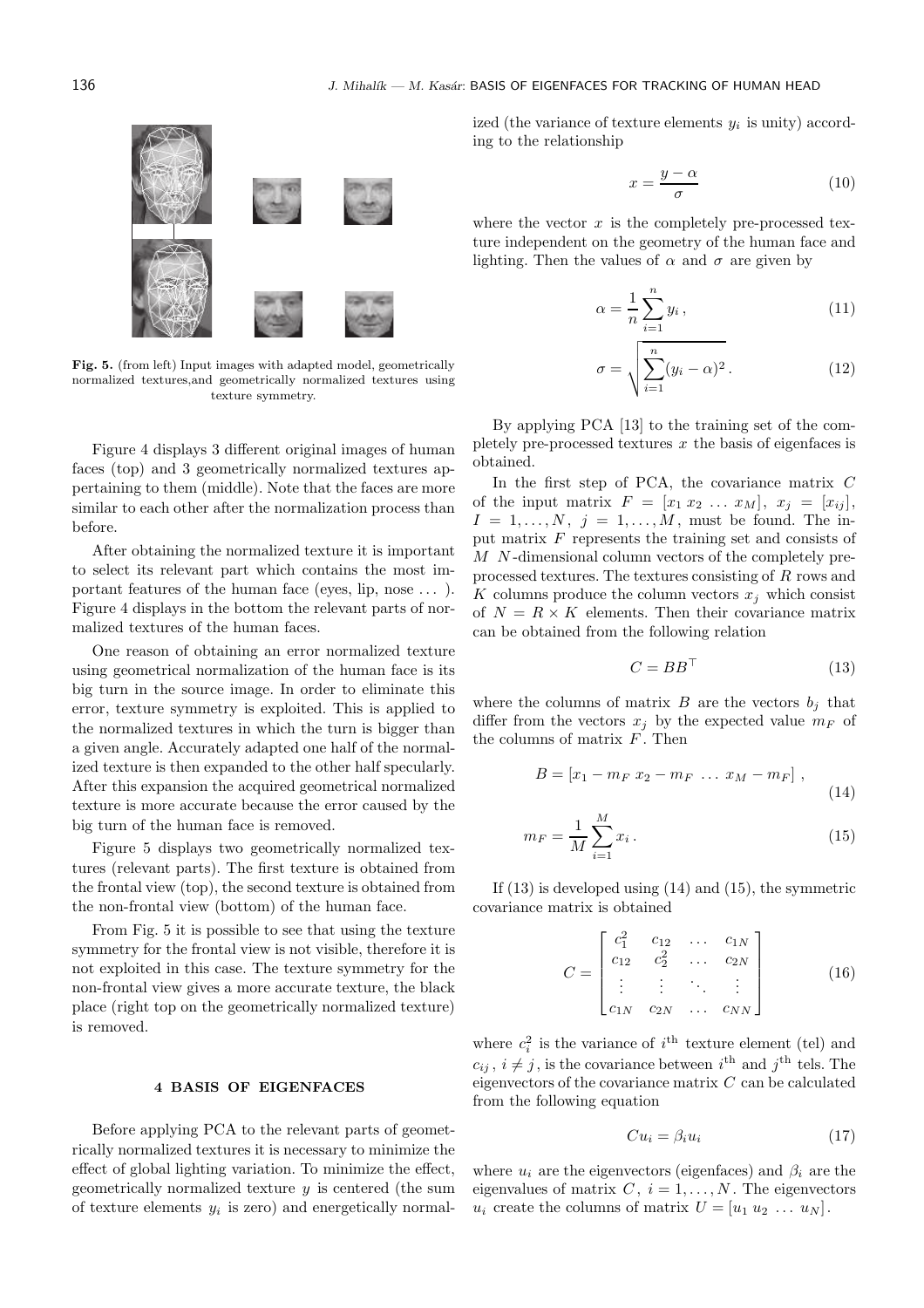



 $b)$ 

Fig. 6. (top) Set of 10 completely pre-processed textures, (bottom) basis of 10 eigenfaces.



Fig. 7. Completely pre-processed texture, synthesized textures, residual images (5 times enhanced).



Fig. 8. (from left) Input image with well (top) and wrong (bottom) adapted model, the image mapped onto the model, the texture from input frame  $j(p)$ , synthesized texture  $x(p)$ , residual image  $r(p)$ .

From  $(17)$  it is visible that the calculation of the eigenvectors involves operations on the covariance matrix C . Even if small completely pre-processed textures are used for training, the size of covariance matrix can be too large to handle it by common computing equipment. If the number  $M$  of the textures in the matrix  $F$  is considerably smaller than the dimension  $N$  of their vectors, it is possible to reduce the computational effort by application of the singular value decomposition (SVD) [14].

SVD allows to express the eigenvectors (eigenfaces) of the matrix  $C = BB^{\top}$  as the linear combination of the eigenvectors of the matrix  $H = B^{\top}B$ . The eigenvectors of matrix  $H$  can be calculated as follows

$$
Hg_i = \lambda_i g_I \tag{18}
$$

where  $g_i$  are the eigenvectors and  $\lambda_i$  are the eigenvalues of the matrix  $H, i = 1, ..., M$ . The eigenvectors  $q_i$ create the columns of matrix  $G = [g_1 \ g_2 \ \dots \ g_M]$ . Then the eigenvectors  $u_i$  can be obtained as

$$
u_i = \frac{1}{\sqrt{\lambda_i}} B g_i \tag{19}
$$

where  $i = 1, \ldots, M$ . Matrix U has N eigenvectors and values. However since it is formed from only M input vectors, the size of  $U$  is less than or equal to  $M$ . Then only M of its eigenvectors have nonzero eigenvalues. Computation of the eigenvectors from the  $N \times N$  matrix C reduces to computation of the eigenvectors from the  $M \times M$ matrix  $H$ .

Figure 6 displays 10 completely pre-processed textures from the training set of 38 human faces. The training set was obtained by decimation with the factor 4 of the videosequence "Miss America". In the same figure the basis of 10 eigenfaces corresponding to the largest eigenvalues and calculated by the above procedure is shown.

Figure 7 shows the completely pre-processed texture for which the forward and inverse transform by using the designed BEF is applied. The synthesized textures are obtained, when the number of eigenvectors (eigenfaces) in the transform matrix  $U$  is 38 (top) or 10 (bottom). While for 38 eigenfaces the residual image is zero for the other numbers it is not valid. However already for 10 eigenfaces very high accuracy of the synthesized texture is obtained with the summed squared error 56.

## 5 TRACKING OF HUMAN HEAD

The tracking system of the human head is based on BEF combined with an algorithm for adapting the model to the face image (frame). Adaptation to the image assumes that reasonable starting approximation is known. Then the optimal adaptation of the model to the frame of the videosequence with the human head means to find the parameter vector p that minimizes the distance between the model and the frame. As the initial vector for the actual frame the parameter vector p is used that adapts the model in the previous frame of the videosequence, assuming that the motion from one frame to another one is small enough. The summed squared error (SSE) between the synthesized texture and the texture from the input frame is chosen as distance measure. The texture from the input frame is acquired by the same way as at the construction of BEF. It will be denoted as  $i(p)$  because it responds to the parameter vector  $p$ . The synthesized texture will be denoted as  $x(p)$  and it is acquired from the texture  $j(p)$  by BEF. Residual image is given as

$$
r(p) = j(p) - x(p),
$$
 (20)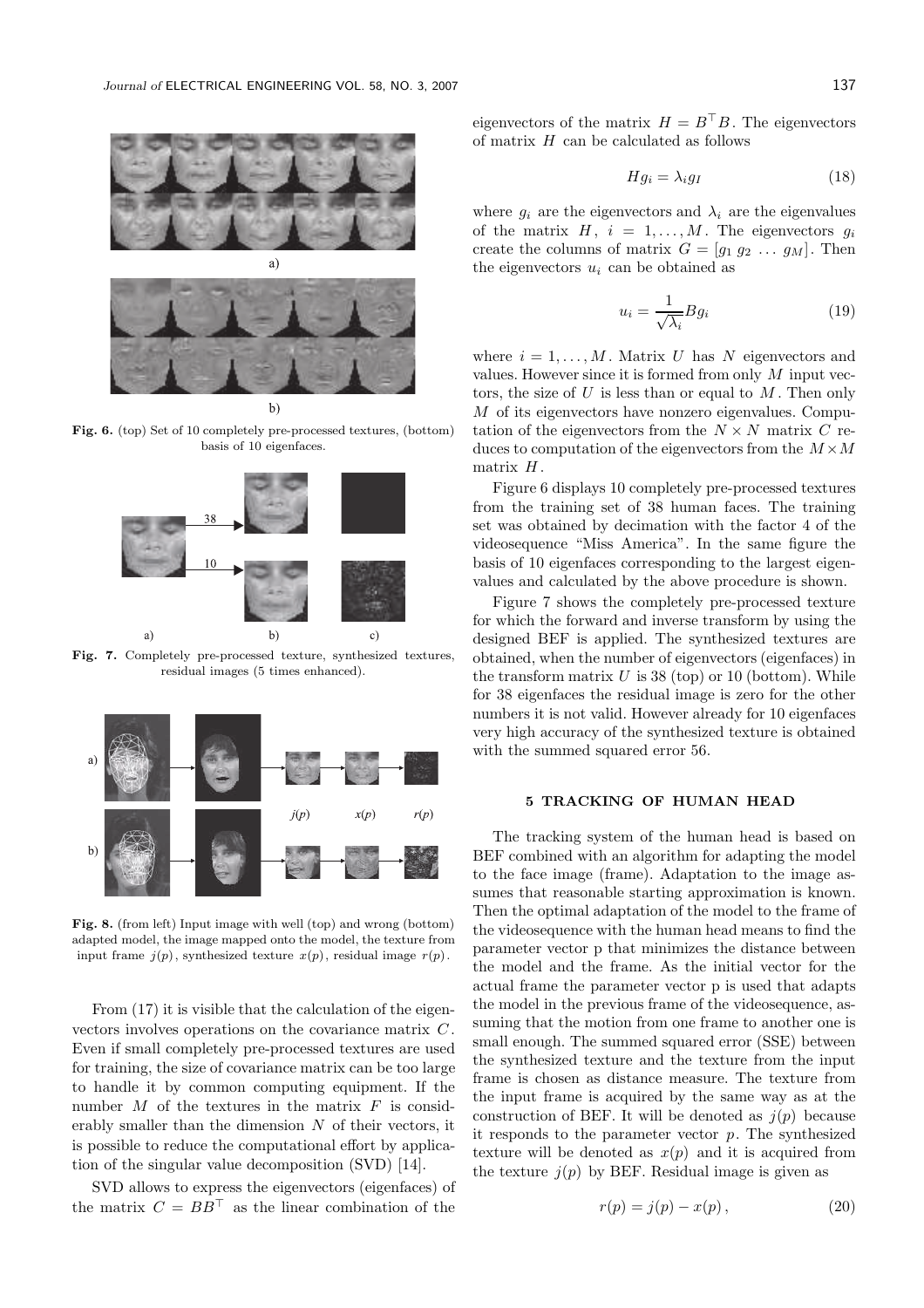|       | $\rightarrow t_h$ |     |      |         |      |         |                |    |                |     |     |     |
|-------|-------------------|-----|------|---------|------|---------|----------------|----|----------------|-----|-----|-----|
| $t_v$ |                   | -5  | $-4$ | $^{-3}$ | $-2$ | $^{-1}$ | $\overline{0}$ | 1  | $\overline{2}$ | 3   | 4   | 5   |
|       | $-5$              | 668 |      |         |      |         | 469            |    |                |     |     | 726 |
|       | $^{-4}$           |     |      |         |      |         | 367            |    |                |     |     |     |
|       | $^{-3}$           |     |      |         |      |         | 287            |    |                |     |     |     |
|       | $^{-2}$           |     |      |         | 271  |         | 199            |    |                |     |     |     |
|       | $^{-1}$           |     |      |         |      |         | 95             |    |                |     |     |     |
|       | $\theta$          | 481 | 384  | 250     | 146  | 79      | $\overline{0}$ | 80 | 183            | 308 | 429 | 519 |
|       | 1                 |     |      |         |      |         | 133            |    |                |     |     |     |
|       | $\overline{2}$    |     |      |         |      |         | 303            |    |                |     |     |     |
|       | 3                 |     |      |         |      |         | 477            |    |                |     |     |     |
|       | 4                 |     |      |         |      |         | 595            |    |                |     |     |     |
|       | 5                 | 839 |      |         |      |         | 685            |    |                |     |     | 865 |

Table 1. SSE in dependence on translation of the model in the input frame.

Table 2. SSE for variation of rotation angle and translation vector T of the model in the input frame.

| $T = T(t_h m t_v)$ |              | (0, 0) | $(-2,-2)$ | (5, 5) |
|--------------------|--------------|--------|-----------|--------|
|                    | $-20$        | 873    | 941       | 881    |
|                    | $-15$        | 723    | 783       | 854    |
|                    | $^{\rm -10}$ | 543    | 589       | 816    |
| $\Theta_r$         | $-5\,$       | 273    | 370       | 802    |
|                    | 0            | 0      | 271       | 865    |
| (degrees)          | 5            | 246    | 332       | 954    |
|                    | 10           | 592    | 546       | 1019   |
|                    | 15           | 912    | 806       | 1162   |
|                    | 20           | 1117   | 1000      | 1218   |

and the SSE

$$
e(p) = ||r(p)||^2.
$$
 (21)

Figure 8 displays single textures  $j(p)$ ,  $x(p)$  and residual images  $r(p)$  for input images with well and wrong adapted model. There is visible that textures  $j(p)$  and  $x(p)$  are more different for wrong adapted model, therefore SSE of the residual image  $r(p)$  is bigger in this case.

The goal is to find the parameter vector  $p$  that minimizes  $r(p)$  and  $e(p)$ . After calculation  $r(p)$  and  $e(p)$  for the given p, the parameter vector p is updated by  $\Delta p$ and new SSE is calculated as follows

$$
e_k = e(p + k\Delta p). \tag{22}
$$

If  $e_k < e(p)$ ,  $k = 1$ , otherwise  $k = 0.5$  or 0.25. Vector  $\Delta p$  is a vector of little changes, which gives a probable direction in the search space. Finally,  $p$  is updated accordingly

$$
p + k\Delta p \to p \tag{23}
$$

and an algorithm for adapting the model is based on iteration procedure of eq. (22) and (23) until convergence [15].

Table 1 shows SSE for a frame from the training set in dependence on variation of the translation vector  $T =$  $T(t_k, t_v)$  of the model.

Table 2 shows SSE for the same frame with various positions of the model in dependence on variation of the rotation angle  $\Theta_r$  and the translation vector T. The forward and inverse transforms, used for both cases, have been calculated by using the designed BEF with all 38 eigenfaces of the size  $40 \times 42$ .

From Tabs. 1 and 2 follow out that SSE=0 for the full BEF and optimal position ( $T = (0,0)$  and  $\Theta_r = 0$ ) of the model in the input frame. As it is seen in Tab. 1 translation in vertical direction of the model from the optimal position gives larger SSE compared to that one for translation in horizontal direction. Sensitivity of SSE on rotation by  $\Theta_r$  at zero translation is seen from the first column in Tab. 2. In next columns of Tab. 2 the affect both translation and rotation of the model on the values of SSE can be seen. In this case of moving of the model by translation together with its rotation the values of SSE increase. Afterwards tracking of the human head on the basis of eq. (22) and (23) is very effective using BEF when SSE changes enough in dependence on motion parameters.

For the frames outside the training set and the full BEF the measured SSE is not zero at the optimal position of the model but changes from 78 to 124. It does not matter from the point of view of tracking of the human head in the frames because the sensitivity of SSE on replacing of the model from the optimal position is kept.

When BEF included only 10 eigenfaces the synthesized textures are still sufficiently accurate as it is seen from Fig. 7. In the case of using of the non full BEF for tracking of the human head in the frames inside or outside of the training set the measured SSE next increases about 56 for all positions of the model. The sensitivity of SSE is always kept in dependence on moving of the model by its translation and rotation.

#### 6 CONCLUSION

Presented BEF is very important part of the tracking system, which is used for tracking of the motion of the human head in the head-and-shoulder videosequences.

From Tabs. 1 and 2 it is possible to see that by choosing a more accurate texture, smaller SSE is accrued. This proves that BEF in the tracking system of the human head enables adapting the model to the face images of the input videosequence.

Improvement of the tracking system can be realized by means of an automatic search algorithm. Recently we are developing the tracking system by the algorithm, for which reasonable starting approximation is known. Procedure of optimization of the parameter vector  $p$  is the same, only the update vector is found by multiplying the residual image with an update matrix. The matrix is created in advance by training set of the face images with the model correctly adapted. The tracking system with the